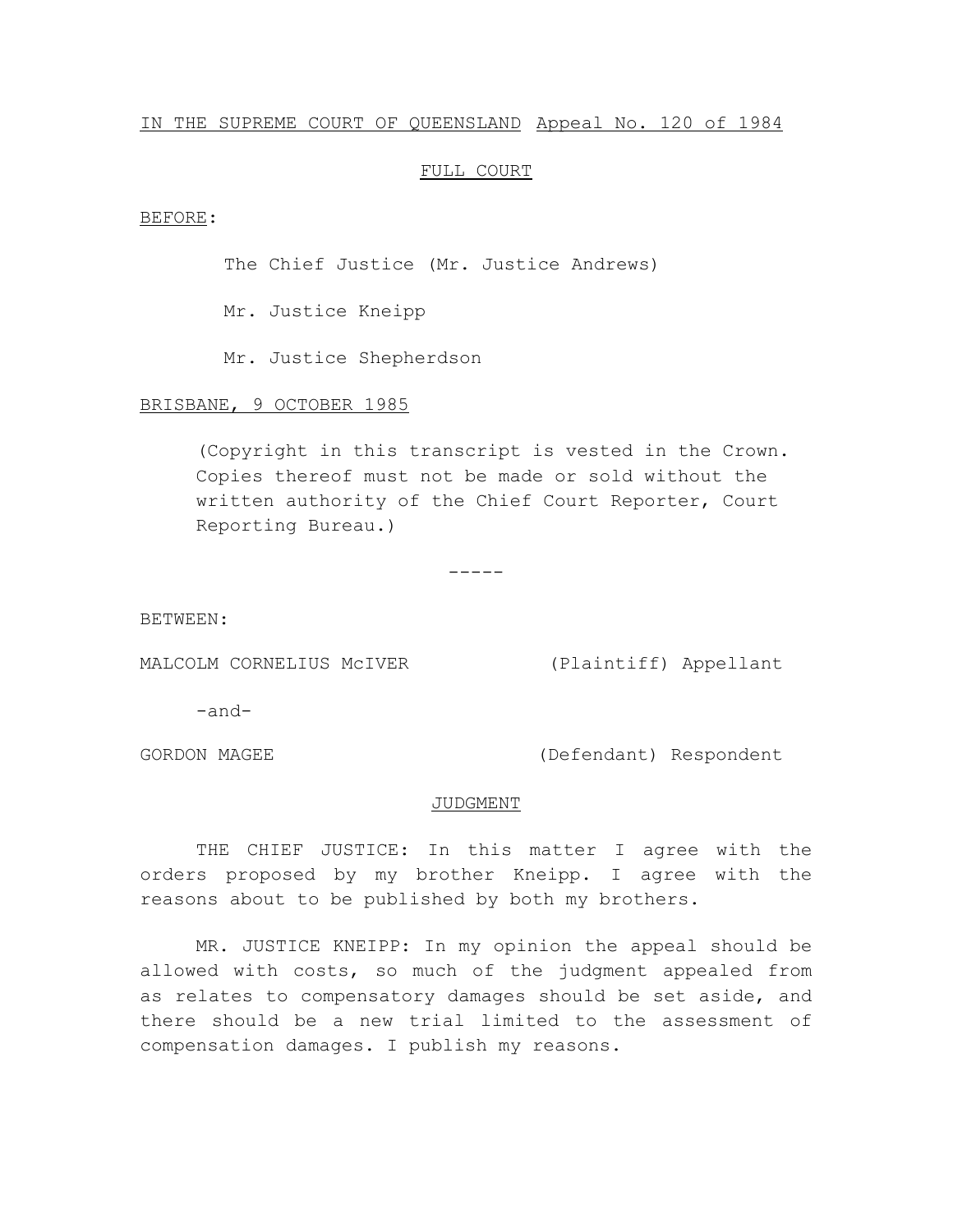MR. JUSTICE SHEPHERDSON: I agree with my brother Kneipp that this appeal should be allowed, and with the orders he proposes. I publish my reasons.

THE CHIEF JUSTICE: The Court orders that a certificate issue in favour of the respondent from the Appeal Costs Fund Act.

Mr. Magee, you will have to get someone to draw that up for you. I suggest that you see someone in Registry, or alternatively see a solicitor. I expect it will be part of the costs that you will be able to recover under the certificate.

 $-----$ 

# IN THE SUPREME COURT OF QUEENSLAND Appeal No. 120 of 1984

# FULL COURT

 $\overline{\phantom{a}}$  , where  $\overline{\phantom{a}}$  , where  $\overline{\phantom{a}}$  , where  $\overline{\phantom{a}}$ 

BETWEEN:

MALCOLM CORNELIUS McIVER (Plaintiff) Appellant

AND:

GORDON MAGEE (Defendant) Respondent

CHIEF JUSTICE

KNEIPP J.

SHEPHERDSON J.

Reasons for judgment delivered by Kneipp J. and Shepherdson J. on 9th October, 1985. The Chief Justice concurring with those reasons.

 $\overline{\phantom{a}}$  , where  $\overline{\phantom{a}}$  , where  $\overline{\phantom{a}}$  , where  $\overline{\phantom{a}}$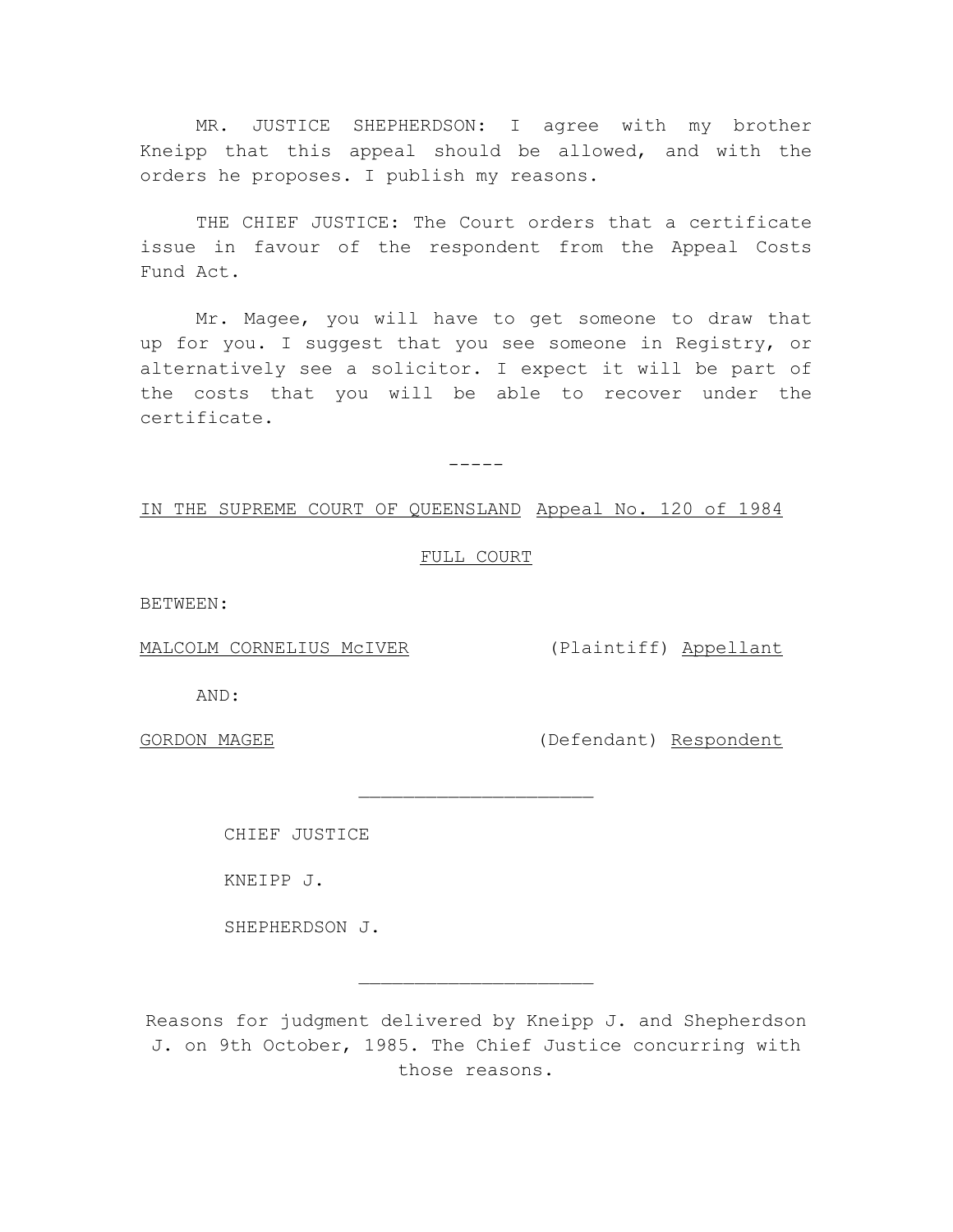"Appeal allowed with costs, set aside so much of the judgment appealed from as relates to compensatory damages and order that there be a new trial limited to the assessment of compensatory damages.

 $\overline{\phantom{a}}$  , where  $\overline{\phantom{a}}$  , where  $\overline{\phantom{a}}$  , where  $\overline{\phantom{a}}$ 

Order that the respondent have a certificate under the Appeal Costs Fund Act.

 $\overline{\phantom{a}}$  , where  $\overline{\phantom{a}}$  , where  $\overline{\phantom{a}}$  , where  $\overline{\phantom{a}}$ 

IN THE SUPREME COURT OF QUEENSLAND Appeal No. 120 of 1984

FULL COURT

BETWEEN:

MALCOLM CORNELIUS McIVER (Plaintiff) Appellant

AND:

GORDON MAGEE (Defendant) Respondent

JUDGMENT - KNEIPP J.

Delivered the 9th day of October 1985.

The plaintiff sued the defendant in a District Court for damages (both compensatory and exemplary) for unlawful assault. The defendant admitted an assault, but set up defences of self-defence and provocation. There was a trial before a Judge and jury, the jury finding for the plaintiff on liability, assessing compensatory damages at the sum of \$3,500.00, but declining to award any amount by way of exemplary damages. The plaintiff appeals, on the grounds that the award of \$3,500.00 for compensatory damages was inadequate, and that exemplary damages should have been awarded. The second ground was not argued before us; hence I confine myself to the first.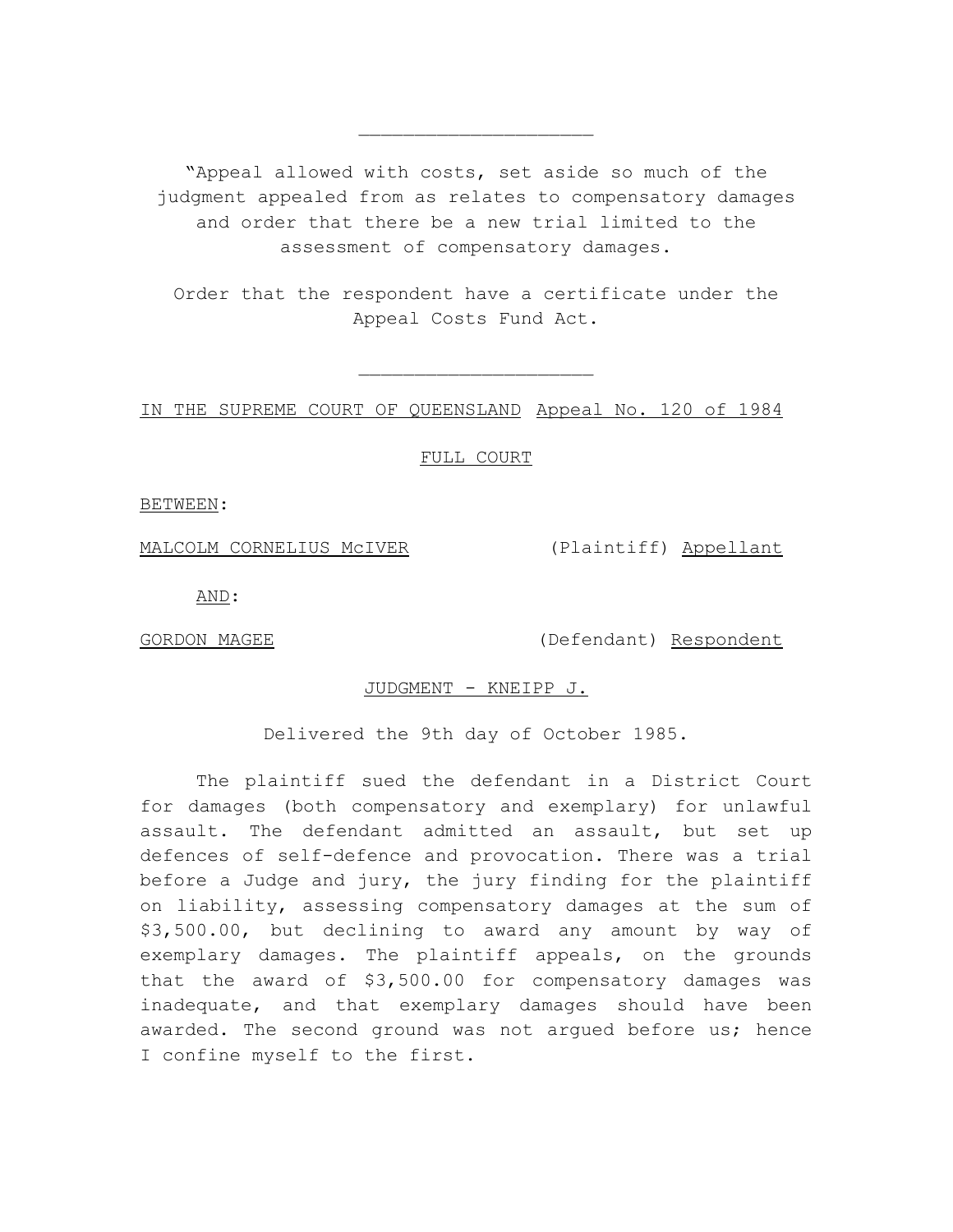There was a good deal of medical evidence, none of which was contradicted. This shows that some hours after the alleged assault, when he presented at a hospital, the plaintiff was suffering from gross distortion of the facial features with swelling, particularly due to subcutaneous emphysema; bilateral severe sub-conjunctival haemorrhages; and multiple fractures of the middle third of the face. The plaintiff's case is that these injuries were all caused by repeated blows from the defendant's fists.

In the view I take it is not necessary to canvass in any detail the facts relating to the treatment of the plaintiff's injuries. It is stated in a medical report that the injuries were very severe and that they have been "extremely demanding in treatment". The evidence is that further facial surgery is required which will cost \$1,500.00 to \$1,700.00. This should be followed by dental surgery which will cost about \$1,000.00. There were special damages in the sum of \$816.80. Thus there was evidence, which a jury could not reasonably reject, of outlays which will come to a total of some \$3,300.00 to \$3,500.00. The amount of \$3,500.00 allowed by the jury, therefore, allows not more than \$200.00 for other heads of damages. These appear to be-

- (a) Pain, suffering and discomfort, past and future;
- (b) The plaintiff has double vision in some fields;
- (c) He was unable to work for some weeks after the alleged assault;
- (d) There is at least a possibility of some permanent dental problems.

Without attempting to quantify these detriments, I think that, if one assumes that all the plaintiff's problems flow from the alleged unlawful assault, the jury's award was plainly so low as to be unreasonable.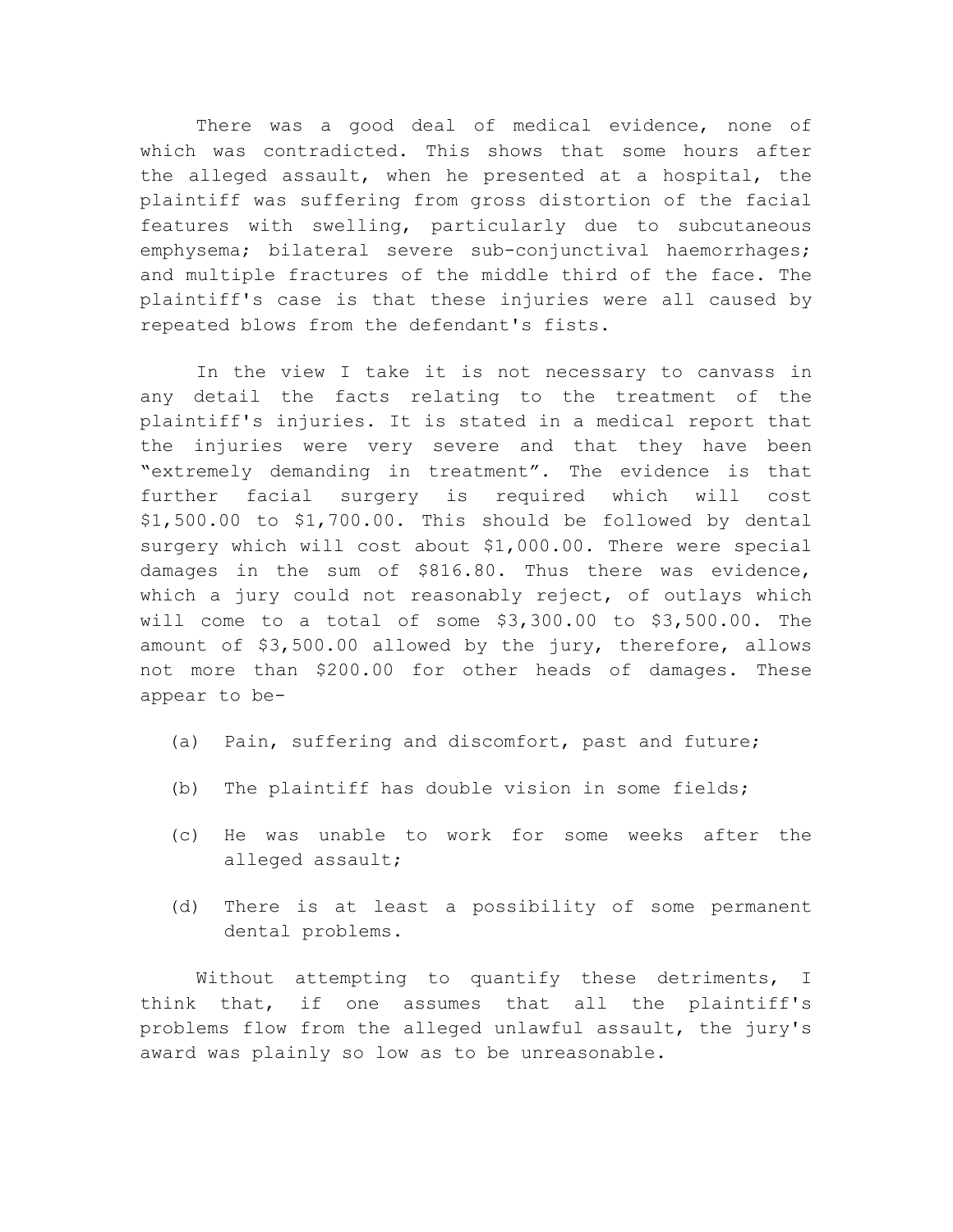The only problem about the matter is whether it should be assumed that the jury acted on the basis that all the plaintiff's injuries were caused by the unlawful assault by the defendant. The defendant appeared on his own behalf, and it is obvious from the transcript that his presentation of his case was a long way from being adequate. But he certainly suggested during the course of the evidence that he was not responsible for all the plaintiff's injuries. In the course of his cross-examination of the plaintiff he suggested that the plaintiff had got into a second altercation and had fallen down some steps. The suggestion was denied by the plaintiff, and it was not supported by evidence. There was thus direct evidence of only one possible cause of the plaintiff's injuries, namely the assault by the defendant. But the defendant said that there were only three blows struck, and as to their weight he said that they were "not that large". He agreed that the plaintiff was knocked down, and that he did not know whether or not the plaintiff's head might have struck some object as a result of his falling. It was common ground that after the assault the plaintiff was driven to his home in the defendant's vehicle, and that they called at a hotel on the way. The defendant said that some stubbies were procured, and that the plaintiff was drinking from stubbies during the remainder of the journey. He said that the plaintiff appeared to be alright, and that his only sign of injury was that he was a bit swollen around the eyes.

Another passenger in the defendant's vehicle was a man named Fritz. He said that the plaintiff drank one stubby during the journey and one at his home. He said that the plaintiff was "a little bit swollen around the eyes", but that "otherwise he looked quite all right".

If the jury accepted that evidence, or were not prepared to reject it, then they might have acted on the view that the defendant was not responsible for all the plaintiff's injuries. But the question is whether we should assume that they acted on that basis. In my view, notwithstanding that the burden of proof was on the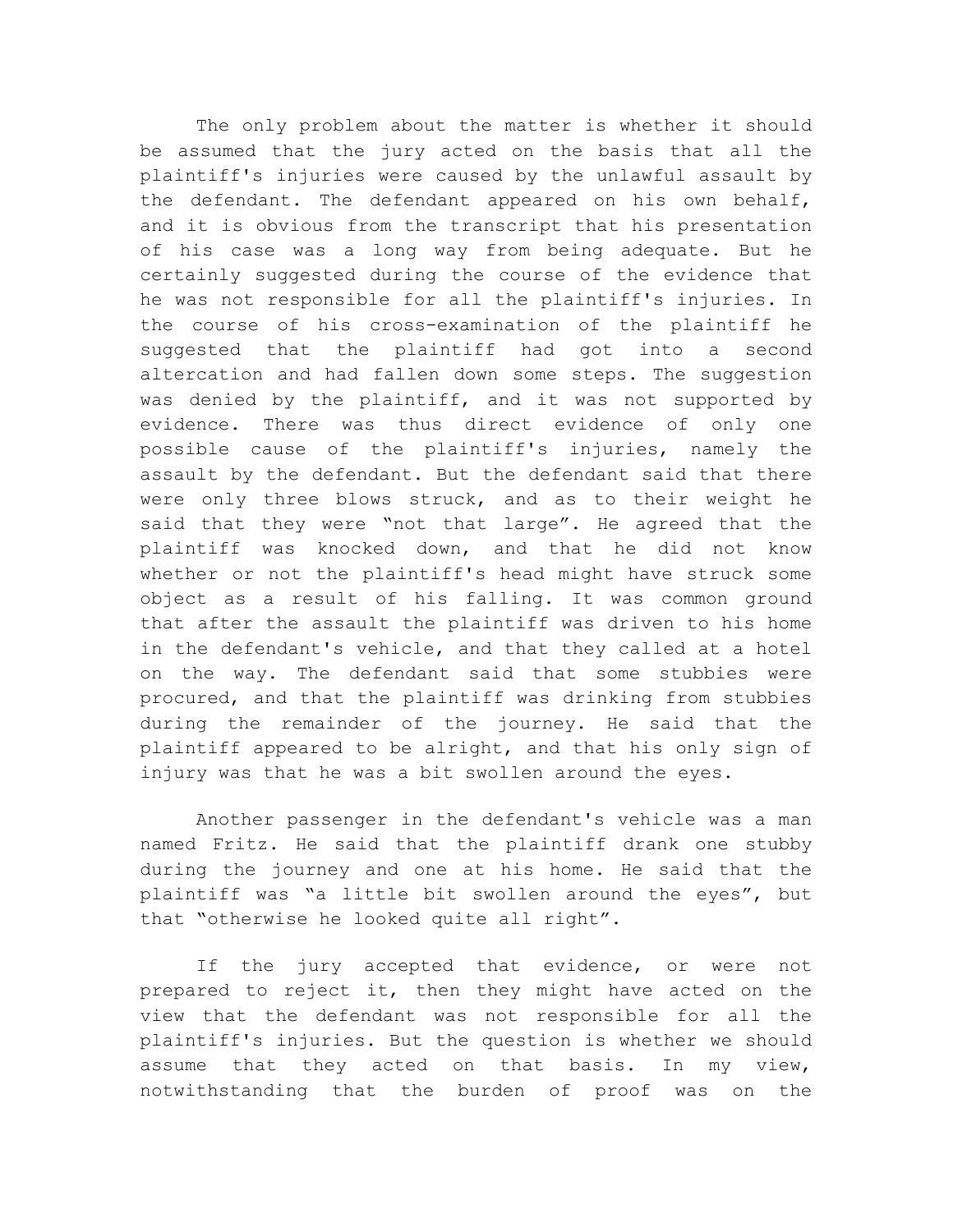plaintiff throughout, one should not act on that assumption. There is direct evidence of only one possible cause of all the plaintiff's injuries. There is no reason to suppose that those injuries could not be caused by three blows. It is well known that reaction to some types of injuries can be considerably delayed. There was medical evidence that consumption of beer from a stubby was not necessarily inconsistent with the plaintiff's injuries. An award of \$3,500.00 would be altogether excessive as compensation for an assault and its observed consequences as described by the defendant. In the summing-up it was not suggested that an assessment of compensatory damages should be on any basis other than that the defendant was responsible for all of the plaintiff's injuries. In all the circumstances, I think that it is altogether unlikely that the jury adopted any other basis. I think that it should be assumed that they did adopt it.

On that basis, I think that the appeal should be allowed with costs, that so much of the judgment as relates to compensatory damages should be set aside, and that there should be a new trial limited to an assessment of compensatory damages. The respondent should have a certificate as to costs.

## IN THE SUPREME COURT OF QUEENSLAND Appeal No. 120 of 1984

BETWEEN:

MALCOLM CORNELIUS McIVER (Plaintiff) Appellant

AND:

GORDON MAGEE (Defendant) Respondent

## JUDGMENT - SHEPHERDSON J. - FULL COURT

Delivered the 9th day of October 1985.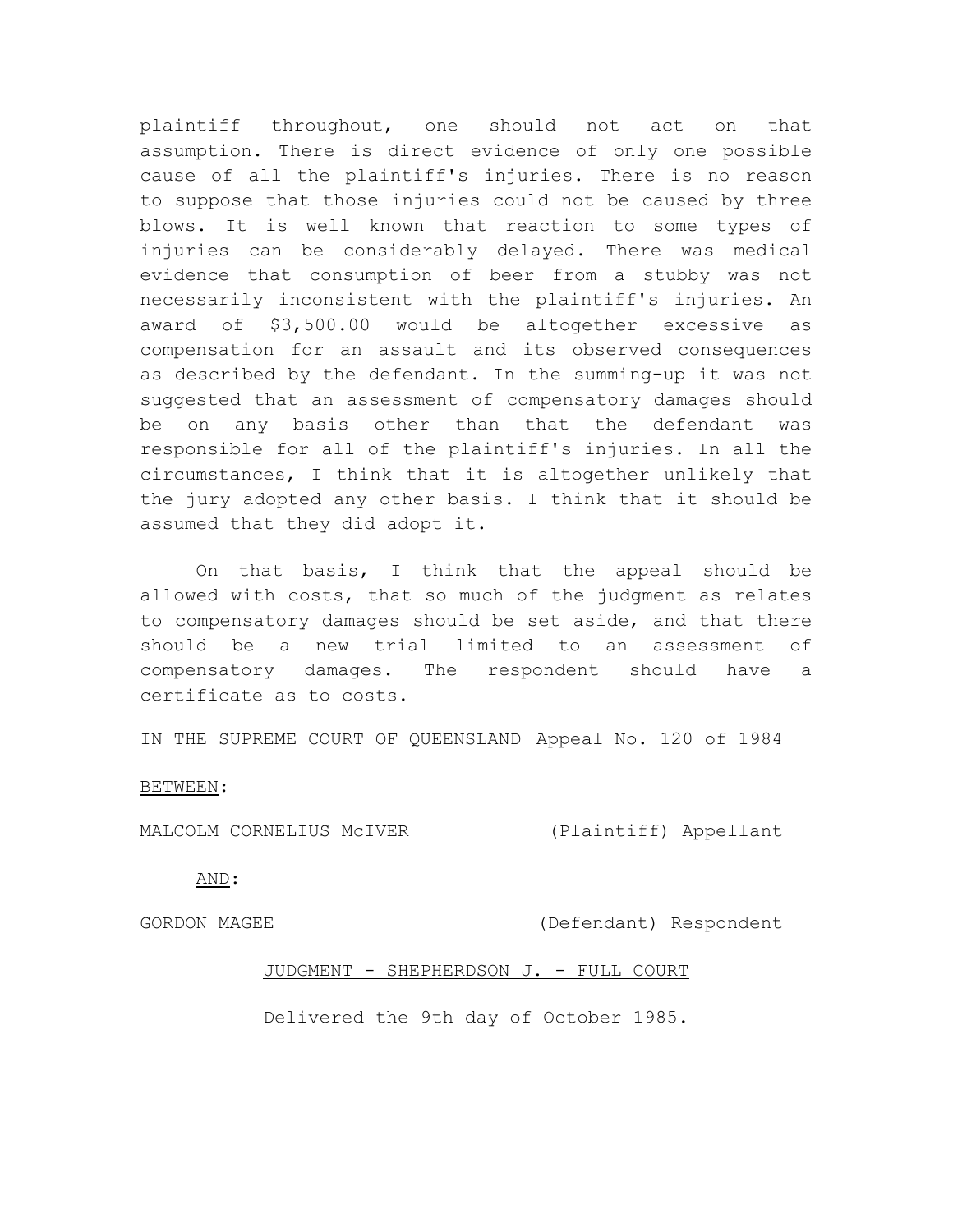I have had the benefit of reading the reasons prepared by Kneipp J. I am grateful to accept his analysis of the evidence on the aspect of compensatory damage.

It is well established that when the verdict on damages from which an appeal is brought is that of a jury this Court will only set it aside if satisfied that the verdict is such that it is out of all proportion to the circumstances of the case. (Mechanical & General Inventions Co Ltd (1935) A.C. 346; Miller v. Jennings (1954) 92 C.L.R. 190 at 196)).

In his summing up to the jury the learned trial judge said-

"Obviously compensatory damages in a case like this - if you come to award them - must be a substantial figure. It is not a slight case for damages if you come to it, and they are going to be quite substantial, and it is for you to say how much."

His Honour then went on to discuss the components in an award of compensatory damages. He specifically mentioned the special damages of \$816.80. He did not mention other amounts. No criticism has been levelled at any part of the summing up. When one takes into account the specific items of cost to which my brother Kneipp has referred it is patently clear that the jury must have gone very wrong when they came to consider the other heads of damage to which my brother has referred. It seems they quite failed to heed the learned trial judge's advice that the compensatory damages must be a substantial figure.

During the hearing I had been concerned with the onus of proof which lay on the plaintiff of proving the damages suffered in the assault. (Edwards v. Hourigan (1968) Q.R. 202).

However on further consideration and on reading the reasons given by my brother Kneipp I agree with his views on this aspect of the appeal. I would only add that the learned trial judge, a very experienced judge, who had the